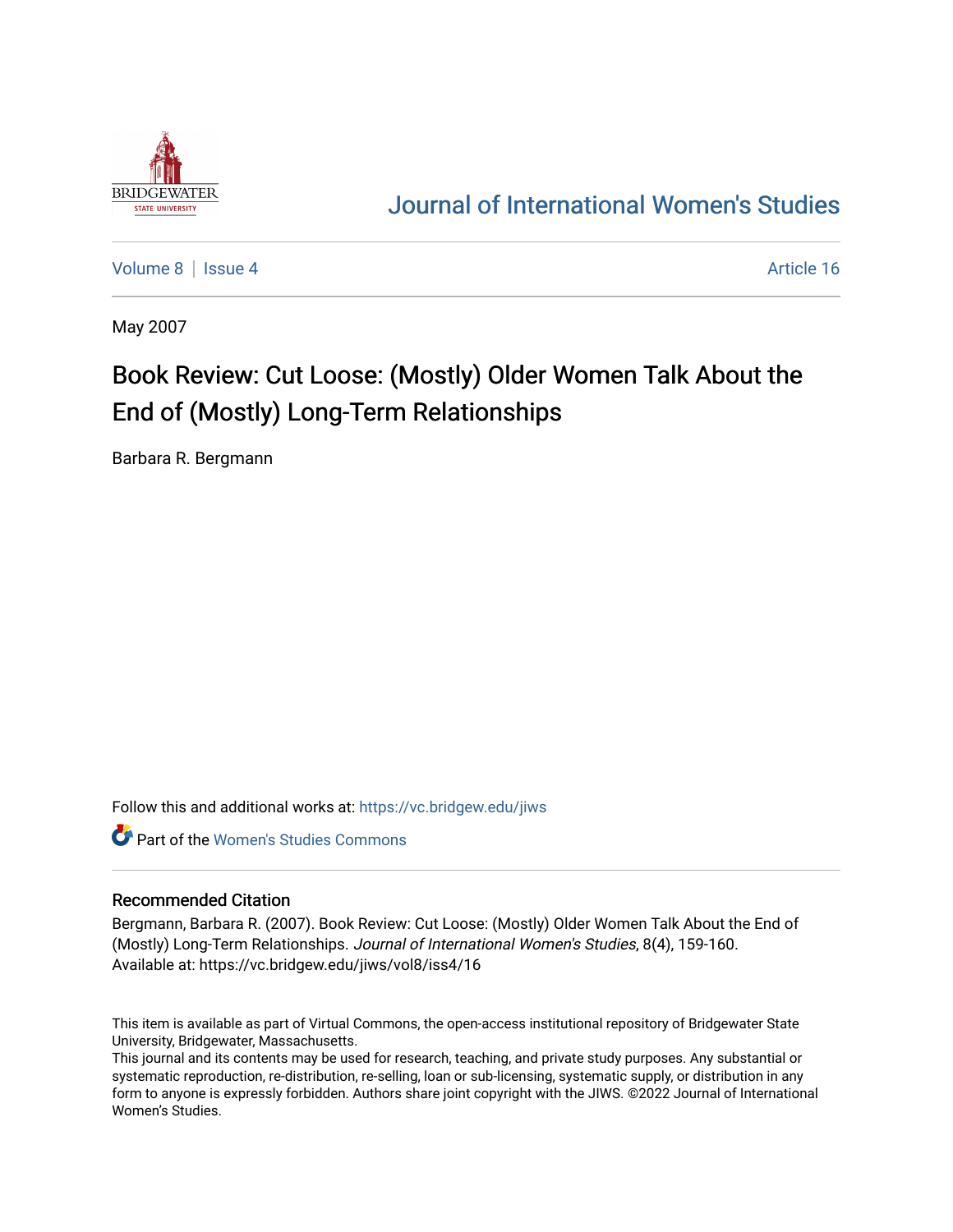This journal and its contents may be used for research, teaching and private study purposes. Any substantial or This journal and its contents may be used to research, tegering and private study parposes. Any substantial or<br>systematic reproduction, re-distribution, re-selling, ideal or sub-licensing, systematic supply or distribution to anyone is expressly forbidden. ©2007 Journal of International Women's Studies.

*Cut Loose: (Mostly) Older Women Talk About the End of (Mostly) Long-Term Relationships.* Nan Bauer-Maglin (ed.). 2006. New Brunswick, NJ and London: Rutgers University Press. 310 pp. US \$21.95 (Paperback).

## Reviewed by Barbara R. Bergmann, Ph.D.<sup>1</sup>

 This book is mostly about the pain of being "dumped" -- the prolonged anguish, the anger, the humiliation, the enveloping loneliness. Several dozen women, mostly in their fifties and sixties, tell of the ending of their relationships and of the aftermath. A few of the women who tell their stories in this volume had had lesbian relationships, but most of the narratives are by women who had been married to a man. In all but one case, the breakup was initiated by the narrator's partner.

 Nan Bauer-Maglin, the editor of this collection, is a CUNY English professor and high-ranking administrator. The women she has recruited to write its chapters are almost all college professors. A couple of them express their painful feelings in poetry, but even the poets have jobs as professors. Almost all the contributors are eloquent writers, and so their narratives convey vividly their outrage and despair. Yet these authors have some big and highly atypical advantages over the general run of women who find themselves alone when no longer young. They continue to hold interesting jobs that provide stimulating duties, generous vacations, continual contact with intelligent and vibrant people, and freedom from petty supervision. Their secure jobs pay enough to keep them safe from deprivation, and their old age will be comforted by private pensions. So naturally, they tend not to mention money troubles. These are not the "displaced homemakers" we used to hear so much about.

This is not to imply that the authors of the book's chapters have no right to feel sorry for themselves. Being rejected by one's long-term partner is not for sissies. Their vocational success and high status may even make the comedown that accompanies their partners' desertion harder to bear. But only a tiny fraction of the women in our society who suffer marital breakups in late middle age are in such a fortunate situation vocationally as they are.

 A high proportion of the women who are "dumped" late in life have taken time out of the labor market, and sex discrimination has diminished their job opportunities. As a result they have access only to low-paying low-status jobs that are boring, and carry no possibilities of promotion. Many of these women must bear the tyranny of a petty boss and the disrespect of coworkers. Such women are far more likely than the professors represented in this volume to travel in circles where the prevailing attitude is, "You're nothing without a man." Alimony is pretty much a thing of the past, so many women whose marriage ends, and who can no longer share the household of a higher-paid male worker, experience a big comedown in standard of living. To the emotional pain they suffer is added the cruel pinch of penury.

 Constance Ahrons, author of *The Good Divorce*, in her blurb for this book, takes its theme to be "the resiliency of women, showing how they gain the strength necessary to cope with life's most difficult emotions." But in truth the emphasis is on cruel and unremitting pain.

 $\overline{a}$ 

<sup>&</sup>lt;sup>1</sup> Barbara R. Bergmann is Professor Emerita of Economics at American University. Her latest book is a new edition of *The Economic Emergence of Women* (Palgrave, 2005).

Journal of International Women's Studies Vol. 8 #4 May 2007 159